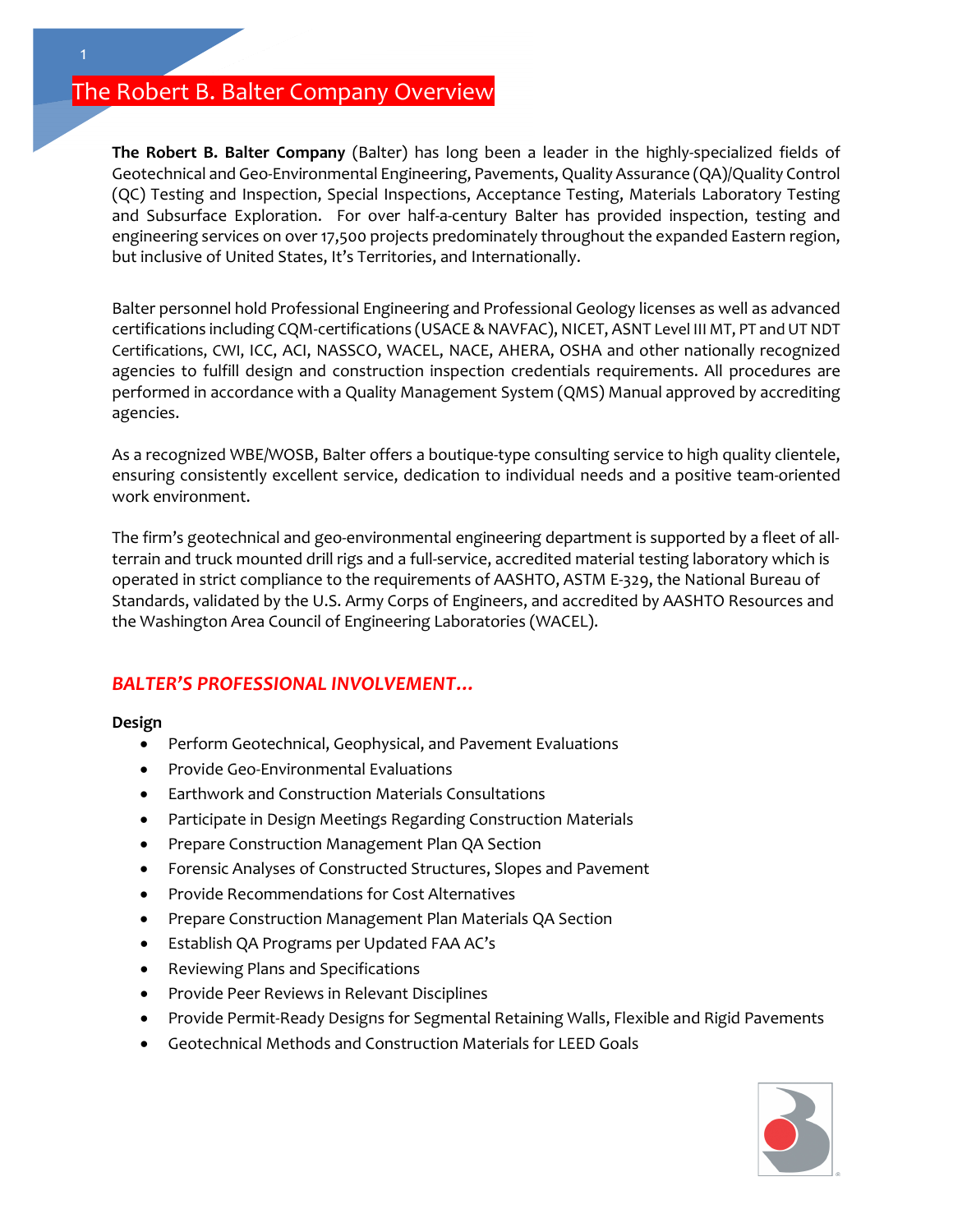# The Robert B. Balter Company Overview

#### **Pre-Construction**

- Alternatives Value Engineering
- Assess Site Development Options for Earthwork and Foundations
- Review Contractor's CQC Plan
- Review Submittals
- Evaluate QC Laboratory and Production Facilities

#### **Construction**

- Acceptance Testing
- QA Testing & Inspection
- Special Inspections (SI) per IBC and/or Local Code Department
- Structural Steel (CWI and ICC) & ASNT-Non-Destructive Testing & Inspections
- Geotechnical and Construction Materials Consultations
- Review of Geotechnical and Construction Materials RFI's
- Provide Authority Having Jurisdiction (AHJ) Reports including Non-Compliances, Deficiencies, and Certifications
- Act as Subject Matter Experts (SME) for Construction Solutions

### *MATERIALS LABORATORY CAPABILITIES…*

Balter has achieved among the highest levels of accreditation including ten (10) Agency and 92 ASTM and AASHTO, and 53 USACE individual laboratory procedures demonstrating a commitment to the highest standard of professional services, and includes a wide array of conventional and sophisticated fully automated and computerized equipment to offer materials testing on soils, concrete, rock, aggregates, asphalt, masonry, CIPP, fireproofing and other specialized tests.

- **ASTM E329**: Agencies Engaged in Construction Inspection, Testing and Special Inspections
- **AASHTO R-18:** Agencies Engaged in Construction Inspection and/or Testing
- **ASTM C1077**: Testing Concrete and Concrete Aggregates
- **ASTM C1093:** Standard Practice for Accreditations for Testing Agencies in Unit Masonry
- **ASTM D3666**: Testing and Inspecting of Road Paving Materials
- **ASTM D3740:** Testing and Inspection of Soil and Rock in Engineering Design and Construction
- **ER 1110-1-261**: US Army Corps of Engineers Validations
- **Construction Quality Management for Contractors - Certified:** USACE and NAVFAC for Inspection and Testing of Military Facilities
- **WACEL –** Soils and Concrete
- **NASSCO –** PACP, MACP and LACP for CIPP